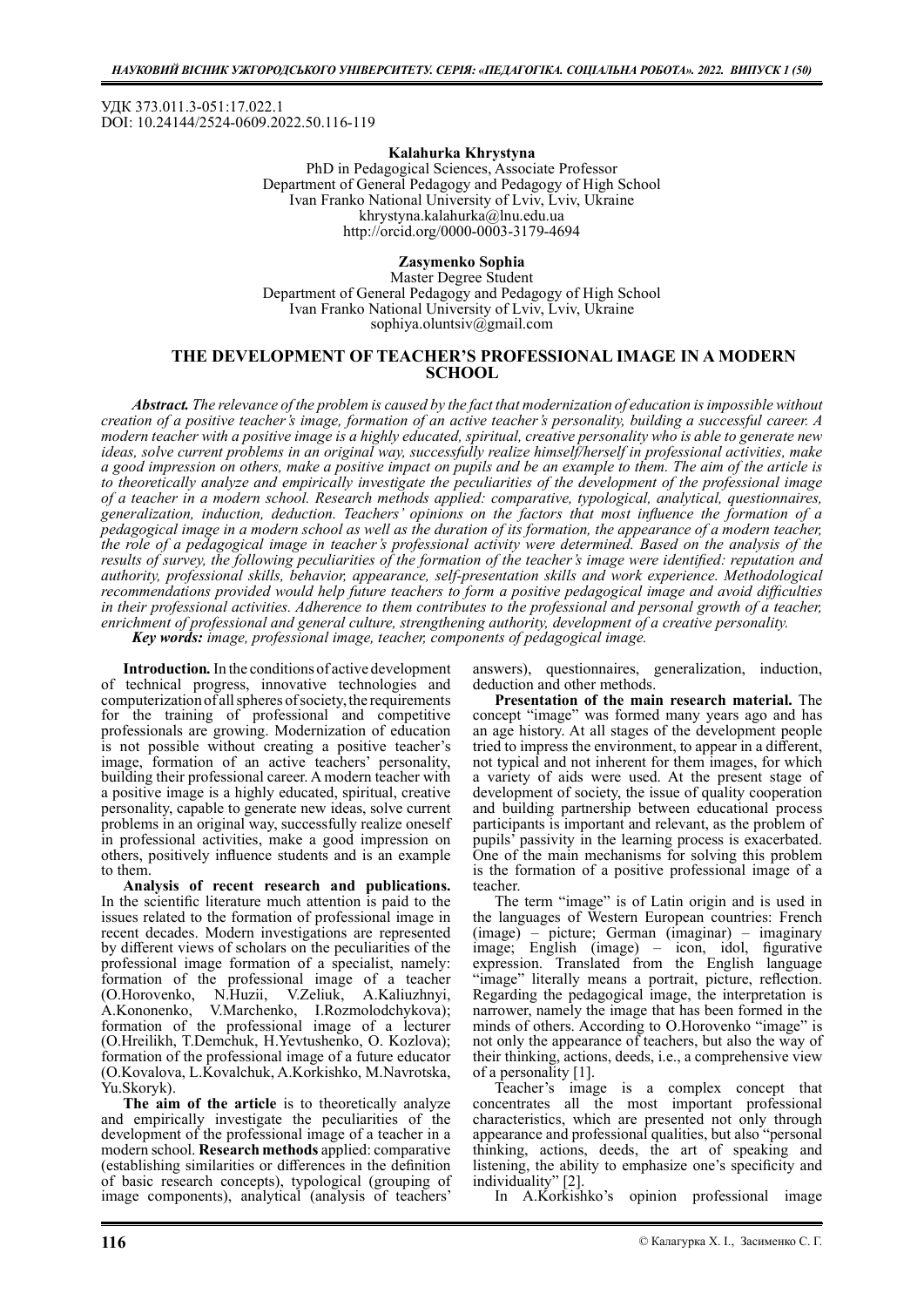consists of: appearance; use of non / verbal means of communication; internal conformity of the profession image – the inner "self"; stylistic features of pedagogical activity; professional orientation [3].

In order to study the opinion of educators about the phenomena of a professional image of a modern teacher, 34 teachers were interviewed. Among the surveyed were teachers of: general secondary education  $-16(47.5\%)$ , lyceums –  $9(26.4\%)$ , gymnasiums – 2 (5.8%), private schools – 2 (5,8%), colleges – 2 (5.8%), online school tutors and freelance tutors  $-2$  (5.8%), university lecturer  $-1$  (2.9%).

For many respondents, pedagogical image is the teacher's appearance, clothes, the smell of perfume, being well-groomed (14 points – 41.1%); in second place – style, ability to communicate  $(9 \text{ points} - 26.4\%)$ and teacher's authority and reputation (8 points –  $23.5\%$ ). Definitely, the professional status of teachers directly depends on their reputation, because the higher the teacher's reputation is, the higher the professional status is. In turn, reputation is interrelated with the authority of a teacher, that also is a component of professional status. These are highly valued qualities that the environment endows a teacher. In the third position is the opinion of 7 teachers (20.5%), who note that the image is "a holistic image of a teacher, which includes communication style, style of pedagogical interaction, gestures and appearance". Fewer answers indicated that the pedagogical image is behavior, tact, manners of teachers and how they treat children, colleagues (5 – 14.7%). Interestingly, the least respondents (only 4 people) defined this concept as the level and quality of professional skills of teachers, their awareness, work experience.

It is important to note that the high percentage of respondents who believe that the pedagogical image is only (!) the appearance of a teacher, leads to considerations and additional questions: how objective is the indicator as well as the criteria the respondents are guided by in choosing their answers; how much do they focus on in the information field in terms of topic, etc. However, it should be added that according to O.Hreilikh [4], the main components of the pedagogical image include a holistic external image of teachers, their skills in using verbal and nonverbal means of communication, as well as the internal component "self", which corresponds to the image of the profession.

The internal component of the image outlines the state of a human that has an impact on appearance, determines facial expressions and behavioral reactions. External image should comply with the requirements and interests of modern society, adjust pupils to productive learning activities. It is the appearance of a person (on a conscious or subconscious level) that transmits information about oneself to others, non-verbally tells about onself  $[5, p.41; 6]$ .

One of the questions of the questionnaire was aimed to determine teachers' opinion about the factors that most influence the pedagogical image formation in a modern school. The opinions were divided in a rather interesting way. In the previous question, the prevailing opinion was that the image depends on the appearance of a teacher. However, to the question of the factors that determine the image, we got most of the answers that affected the self-development of teachers, their ability to self-improvement, keep up with the times, creatively organize learning activities – this was the opinion of one third of people  $(11$  teachers - 32.3%). One-fifth of the answers  $-20.5\%$  or 7 respondents believed that pupils, their attitude to a teacher was a key factor in image formation. According to the respondents, the third most

significant factor was the administration of the institution (5 people – 14.7%), relationships between parents and teachers, and staff (11.7%). The rest of respondents (9.1%) provided the following answers: state policy in the field of education, financial capacity of teachers; influence of society, environment; mentality; level of communication skills; level of professional competence.

Having analyzed all the answers, we can conclude that the opinion of respondents about the image is one, and about the factors that contribute to its formation is quite different. They consider the pedagogical image as the teacher's appearance and the factor that contributes to this is the teacher's self-development.

The answers to the question "How long does it take to form pedagogical image?" were distributed as follows: 47.0% (16 people) noted that the image was formed "during all activities, demanding continuous improvement of skills and abilities", "taking into account modern requirements and new approaches to teaching, keeping pace with the time, during the whole teaching activity, namely constantly"; 26.4% (9 respondents) believed that "it takes  $2 - 4$  years" to create the image of a teacher; 11.7% (4 respondents) indicated a term of 4 – 6 years. One person (2.9%) answered "about 1 year" and one person  $(2.9\%)$  answered "it depends on a teacher: 2 years, 5 years, or constantly".

At to the question "What about the appearance of a modern teacher? Provide three the most important, in your opinion, components", 34 people (100%) responded that tidiness, traced in everything (clothes, hair, makeup, manicure) were the most important element in the teacher's image. The examples of answers: clean clothes, neat restrained manicure; neat hairstyle; clean and tidy shoes, etc.

According to the survey the second component of the image was identified as the restraint in the image – 11 respondents (32.2%): "restraint in make-up, hair, manicure, clothes and shoes", "clothes should be restrained, concise, practical and comfortable and not distract children from the educational process with their bright colors". Style was placed by the teachers on third place  $-10$  teachers (29.4%). At the same time noting that "clothes should be stylish, elegant", there should be "a sense of taste, style, fashion trends". One person indicated that the main thing in the teacher's image is "a healthy and sports body… when pupils see a person caring about body and health, they do not only respect teachers, but also try to imitate them". Thus, according to the results there were 3 most important components of the teacher's appearance: neatness, restraint, and stylishness.

To the question on the role of pedagogical image in teacher's professional activity, 100% of respondents answered that it was "integral", "the most important, leading", "significant because it affects the effectiveness of the educational process and the authority of a teacher at school", "forms the attitude of pupils and staff to a teacher", "absolute", etc.

Unfortunately not all teachers fully understand what a professional image is and what it should be like in a modern school. This is confirmed by contradictions in the respondents' answers in the questionnaires, inaccuracies in the formulation of the answers, etc. That is why there are difficulties in pedagogical activities, namely insufficient level of skills and abilities to communicate with pupils and colleagues, self-doubt, problems with self-esteem, self-presentation, etc. However, a large percentage of teachers who are constantly improving, expanding their knowledge, taking an active part in educational courses, webinars, conferences, striving to keep pace with the dynamic world should be mentioned.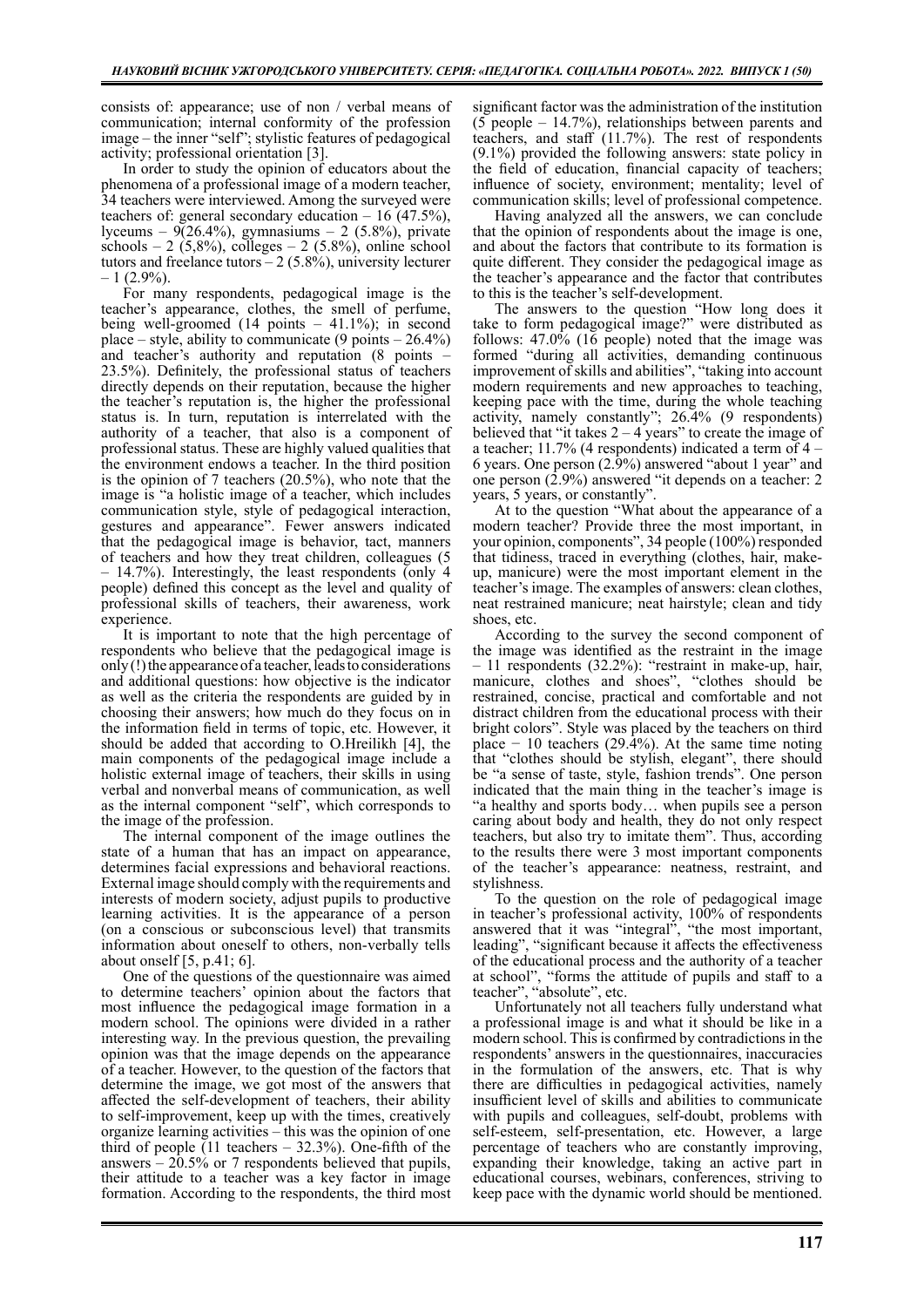Based on scientific and empirical research, we have identified the following features of the teacher's image formation: reputation and authority, professional skills, manner of behavior, appearance, self-presentation skills, and work experience.

The modern world is characterized by constant changes we observe in modern pedagogical science. The issues of defining the image of a student of a pedagogical institution and/or a young teacher as a driving force of progress and improvement of the modern education system are still relevant. Of great importnace is the process of training of young specialists who have a high level of competitiveness, fundamental knowledge, a high level of competence in related fields of professional activity, readiness for lifelong learning and improvement.

The issue of creating and consolidating a positive image of young teachers is still relevant, as they often face a number of problems related to finding the best ways to behave during their professional activities due to their insufficient experience. The profession of a teacher, educator has certain peculiarities. Those who work in education institutions often think that the main task is only to teach, provide sufficient theoretical knowledge, develop and improve skills and abilities. They often do not think that in addition to the "dry" presentation of the material, they are, above all, in close and inseparable connection with the student's personality. Such a purely didactic attitude to professional activity often leads to the loss of pupil's interest in a teacher, and then in the subject, which in turn devalues the value of education. Without interest in the teacher's personality, pupils do not show interest in learning. In order to be interesting for pupils, a teacher should constantly improve oneself, be "on the same wavelength" with pupils. But it is important not to cross the line and not to transfer the process of interaction "teacher – pupil" in the category of fraternal.

The driving force behind the formation of the professional image of a teacher is motivation. Various motives of an individual act as a motivating force in achieving the goal. Motive and purpose create a kind of "vector", i.e. the direction of activity. This vector acts as a system-forming factor that controls the entire system of mental processes and states that are formed and revealed in the process of image activity.

The most important components of pedagogical image are a high level of formation of personal (communication skills, reflection, adequate level of self-esteem, empathy, striving for self-improvement in professional activities, etc.) and professional (knowledge of the subject, awareness and implementation of pedagogical technologies, legal norms and provisions, pedagogical technique, skills of public speaking, style, the presence of pedagogical culture, tactfulness, organizational skills, etc.) qualities.

To create a positive appearance, the following elements are neсessary: neatness in appearance (clean hair, manicured nails, eyebrows, etc.); ability to dress stylishly and at the same time restrained; restrained clothes, neat gentle manicure, picked hair, day make-up, clean and comfortable shoes; classic style of clothing, but taking into account modern fashion; neat style of clothing – dresses, skirts, blouses, neat and elegant hairstyle, comfortable and beautiful shoes; adherence to individual style in clothing, sense of taste and moderation. Appearance, as the image component, helps a teacher to draw attention to oneself, create a positive image, show oneself not only as an attractive person, but also as a competent professional, who by appearance sets pupils up for cooperation.

The second, no less important, component is verbal

behavior. The nature and manner of communication depends on the image of both participants of the communication process – a teacher and a pupil. The higher the verbal level of teachers is, the more knowledge, skills and abilities they are able to pass on to their pupils. Verbal behavior is the best tool for a teacher that should be mastered skillfully. Speech, as the most active means of interpersonal influence, should meet specific qualitative characteristics, in particular, the most important of them are the following: accessibility: successful selection of language tools for clear, logical, structured expression of opinions, taking into account the possibilities of perception of listeners. Talking about complex things in a clear and simple way, with a deep subject knowledge is a sign of mastery of the teacher's speech influence; variability is the ability to speak, describe the same thing completely differently, use different language tools, take into account and at the same time easily use different styles of speech; expressiveness of speech – the ability to evoke in pupil's minds visual figures, images through examples, comparisons and allegories; logic – adherence to consistent and clear arguments, focus on the key idea; literaryness – the exact use of words that are appropriate for the content and ideas of the text, the correctness of accents, word endings; communicativeness – the most important feature of a teacher.

In the training of future teachers it is desirable to use a set of modern methods for the formation of practical skills of creating a professional image. These could be:

– lectures-discussions aimed to build a free dialogue and exchange of thought with colleagues, pupils, etc. Thus, teachers become self-determined, a clear professional position is formed, the desire for selfdevelopment appears;

– lectures-presentations aimed to improve knowledge on the use of ICT. The main advantage of this method is the combination of theoretical material and practical experience of a teacher. Such lectures involve the exchange of experience between colleagues, demonstration of author's teaching technologies, programs, providing recommendations;

– special courses on image formation aimed to understand and view one's own career, its perspectives, outlining the conditions for the development of a teacher's professional image, acquainting with key ways of professional realization;

– participation in role games and solving case problems activate the experience of teachers at most, revealing the emotional state of individuals, their professional and creative potential;

– training sessions aimed at providing teachers with the opportunity to master new individual, group and management skills and abilities, to perform practical tasks. Such trainings should be conducted on various topics.

The following practical methods can help developing the inner teacher's image: goal tree, quests, web-quests, brain ring, brainstorming, logic tasks and modeling of pedagogical situations. The inner image depends on the specifics and technologies of formation of the selfconcept. Teachers with a positive "self-concept" can be recognized by the following characteristics: positive attitude towards themselves, positive self-esteem, self-respect, sense of self-worth; self-awareness that highlights a person's knowledge of oneself: "What am  $1?$ <sup>"</sup>  $[7, p.5-6]$ .

Conclusions: professional image is an image of a teacher created by an attitude to the ideal style of professional activity, appearance (image), style and manners of communication, influencing the formation of pedagogical culture. The study of the teacher's